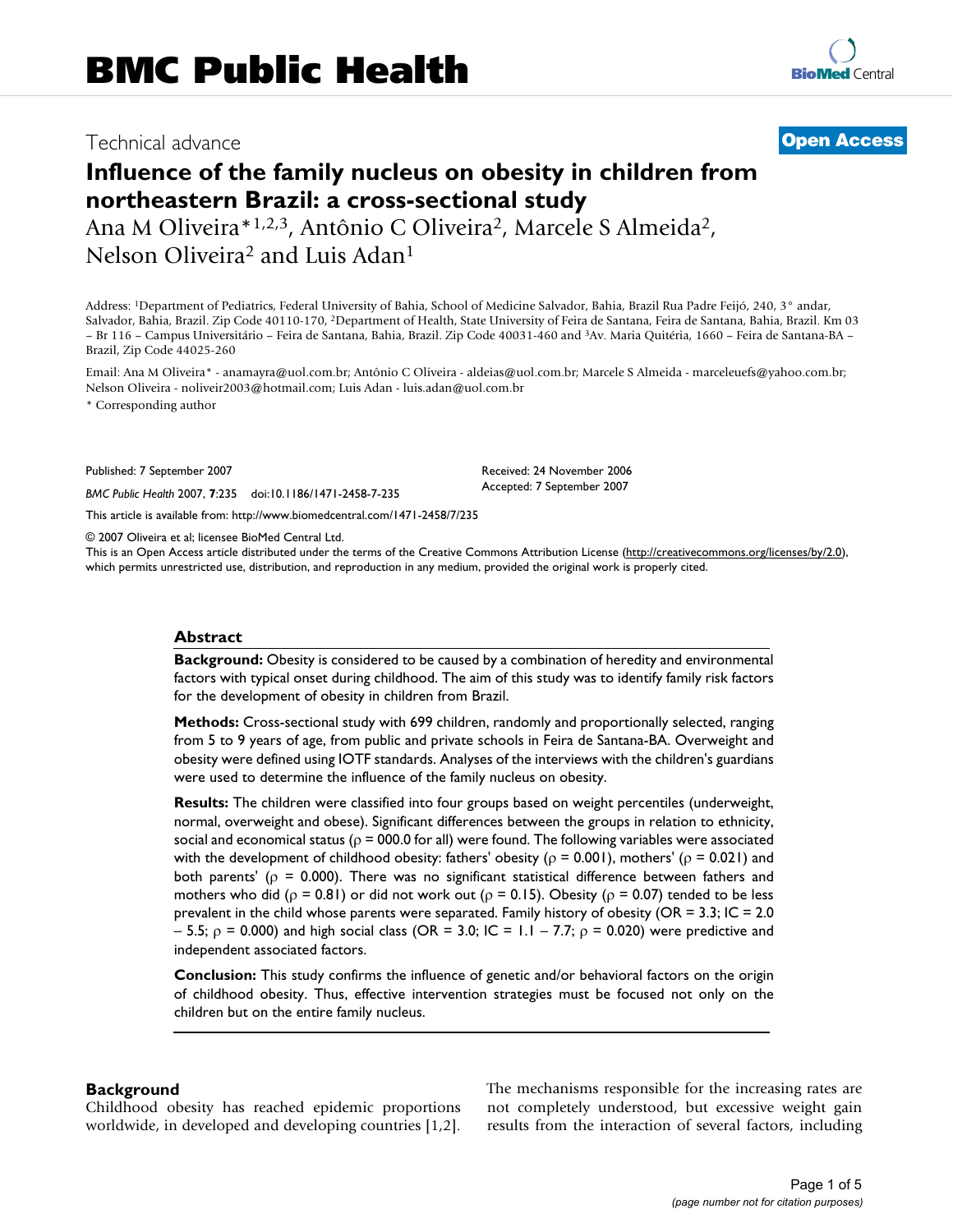genetic, metabolic, behavioral and environmental influences. The rapid rate of increase in obesity suggests that behavioral and environmental influences play a fundamental role in its development [3,4].

Childhood overweight and obesity are associated with a variety of adverse consequences, such as risk for cardiovascular disease and metabolic disorders. Furthermore, longterm follow-up results indicate that obese children tend to become obese adults [5]. These conditions therefore cause not only widespread effects on health, but also result in a tremendous economic burden [3], thus justifying early intervention, and for this to be more effective, knowledge is required about the characteristics of the population in question.

The aim of this study was to identify family risk factors (socio-economic class, family history of obesity, parents' occupation and marital status) for the development of overweight and obesity in a sample of children from Feira de Santana, BA.

# **Methods**

Feira de Santana is a northeastern Brazilian city, the second largest in the state of Bahia, has 498.638 inhabitants of whom, 9.2% are children ranging from 5 to 9 years of age. Over 50% of the population, mostly consisting of the mulatto group, has a family income of less than the Brazilian minimum wage per month (U\$ 170.00) [6].

The sample comprised 699 children ranging from five to nine years of age (mean age  $7.14 \pm 1.3$  years), at 10 public  $(n = 415)$  and 18 private  $(n = 284)$  schools. The schools were selected randomly with equal probability for each school and through a three-stage cluster sample technique based on the educational system characteristics, which included 280 schools: 100 public and 180 private. Systematic sampling was used in the third stage. In this way the proportionality between public and private school was obtained and the sample was representative of the whole population, therefore subjects from all socioeconomic classes and ethnicity were included. The local Human Research Ethics Committee reviewed and approved the study. Informed consent and assent was obtained from all guardians and school directors.

Standard calibrated scales and stadiometers were used to determine height (SD), weight (SD), and body mass index (BMI) of all participants. The mean of three measurements was obtained by a group of nursery education students, who were previously trained during school hours. Overweight and obesity were defined as  $BMI \geq 85$ <sup>th</sup> and the 95th percentiles both for age and gender, respectively, adopting the cut-off obtained from the International Obesity Task Force Study [7]. Under weight and normal

weight were also defined using the BMI  $< 10<sup>th</sup>$  and between 10<sup>th</sup> and 85<sup>th</sup>, respectively [8].

Interviews with the children's guardians were used to evaluate the biological, psychological and social factors studied: fathers' and/or mothers' obesity, parents' professional occupation (work at or outside home), marital status (divorced, married or living together), social and economic class. The highest school education level achieved by either mother or father was used to define social. Parents' education was classified according to school attendance (number of years) into 'low'  $(< 9 \text{ yr})$ , 'middle' (10– 12 yr) and 'high" (> 13 yr). The salary earned by either mother or father was used to define economic class and it was stratified into three categories: 'low" was assigned to those whose income per month was ≤ one Brazilian minimum wage (U\$ 170.00); 'middle' (from two to ten); and, 'high' (above ten minimum wages). Single parent families were not excluded from the analysis. The maternal and paternal obesity values were included as dichotomous self-reported variables.

Following an initial descriptive analysis, the Chi-square  $(χ<sup>2</sup>)$  or Fisher's exact test to test the differences between proportions and a multivariate logistic regression model were used. ρ values < 0.05 were considered statistically significant.

# **Results**

The sample was classified in two groups based on the school type: 1 (n = 415), from public and 2 (n = 284) from private schools. Baseline characteristics for these groups are shown in Table 1. The prevalence of overweight and obesity were respectively, 6.5% and 2.7% in public schools and 13.4% and 7.0% in private ones (ρ <0.000 for all). Significant differences were found in age ( $\rho = 0.000$ ), ethnicity ( $\rho = 0.000$ ), social ( $\rho = 0.000$ ) and economic class ( $\rho = 0.000$ ). In public schools, a preponderance of children from the mulatto group and low social and economic class was noted; in the other hand, white children from middle social and economic status predominated in private schools. In spite of this, in both groups the prevalences of parents' excessive weight and outside work activities were similar.

In the present study, a high percentage (86%) of agreement between the guardians' perception of children's weights and the clinical evaluation was achieved (Table 2). However, among overweight/obese children, 59% of the guardians (56/95) had a wrong perception of their weight.

For better stratification of weight status, the population was also classified into four groups (underweight, normal, overweight and obese) (Table 3). Significant differences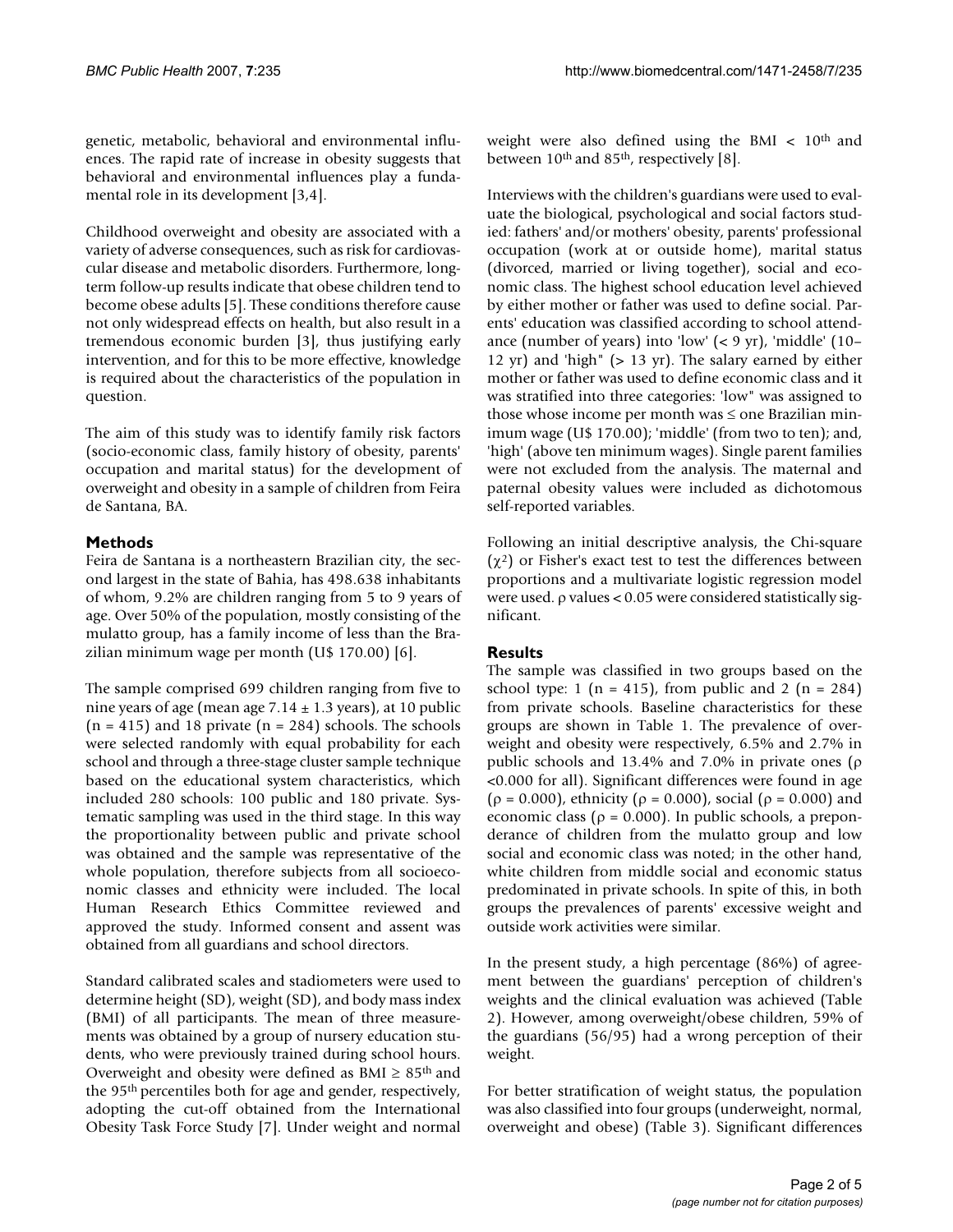| <b>Variables</b>         |          | All           | <b>Schools</b>       |                       | $\rho$ value |
|--------------------------|----------|---------------|----------------------|-----------------------|--------------|
|                          |          | $n = 699$     | Public ( $n = 415$ ) | Private ( $n = 284$ ) |              |
| Age(y)                   |          | $7.1 \pm 1.3$ | $7.4 \pm 1.2$        | $6.7 \pm 1.3$         | 0.000        |
| Gender (boys)            |          | 333 (48.0)    | 188(45.4)            | 145(51.1)             | 0.142        |
| Ethnic group (mulatto)   |          | 306 (43.8)    | 225 (56.8)           | 81(29.0)              | 0.000        |
| Overweight (%)           |          | 64(9.3)       | 26(6.5)              | 38 (13.4)             | 0.000        |
| Obesity (%)              |          | 31(4.4)       | 12(2.7)              | 19(7.0)               | 0.000        |
| Works outside            | father's | 603 (86.2)    | 345(85.1)            | 258 (87.7)            | 0.385        |
|                          | mother's | 365 (52.2)    | 208 (50.9)           | 157(55.3)             | 0.251        |
| Positive obesity history | father's | 217(31.0)     | 119(29.5)            | 98 (35.0)             | 0.143        |
|                          | mother's | 245(35.1)     | 143(35.1)            | 102(36.2)             | 0.780        |
|                          | parent's | 118(16.9)     | 70 (16.9)            | 48 (16.8)             | 0.982        |
| Social status            | low      | 424 (60.7)    | 344 (83.9)           | 80(28.3)              | 0.000        |
|                          | middle   | 240 (34.3)    | 66(16.1)             | 174(61.5)             | 0.000        |
|                          | high     | 29(4.1)       |                      | 29(10.2)              | 0.000        |
| Economic status          | low      | 296 (42.3)    | 277 (67.4)           | 19(6.7)               | 0.000        |
|                          | middle   | 348 (49.8)    | 130 (31.6)           | 218(77.3)             | 0.000        |
|                          | high     | 49 (7.0)      | 4(1.0)               | 45 (16.0)             | 0.000        |

#### **Table 1: Baseline demographic characteristics of the sample according to school type**

Data are means  $\pm$  SD. n (%).  $\rho$  based on Wilcoxon's rank-sum test for continuous variables and  $\chi^2$  test for categorical variables

with regard to ethnicity ( $\rho = 0.000$ ), social ( $\rho = 0.000$ ) and economical status ( $\rho$  = 0.000) were found. The prevalence of excessive weight (overweight/obesity) among the three ethnic groups (white, mulatto and black) were 20.2%, 9.6% and 11.1%, respectively ( $\rho = 0.001$ ). Black children had the lowest social ( $\rho = 0.000$ ) and economic status ( $\rho$ = 0.000) and an association between them and under weight was identified ( $\rho = 0.000$ ). In addition, overweight and obese children predominate in middle and high social and economic status groups.

Overweight and obesity were significantly associated with fathers' (ρ < 0.03), mothers' (ρ < 0.03) and parents' (ρ < 0.03) obesity. Obesity tended to be less prevalent in children whose parents were separated ( $\rho = 0.07$ ) and there was no significant difference between the above-mentioned conditions and the fathers' and mothers' type of occupation ( $ρ = 0.81$ ;  $ρ = 0.15$ ). Parents' obesity (OR = 3.5; IC =  $1.9 - 6.3$ ;  $\rho = 0.000$ ) as well as high social class (OR = 3.7; IC = 1.4 – 9.4;  $\rho$  = 0.006) were identified as a

**Table 2: Percentage of agreement between guardians' perception and clinical diagnosis of excessive weight**

| Clinical<br>diagnosis | <b>Parental information</b> | Total     |     |
|-----------------------|-----------------------------|-----------|-----|
|                       | <b>Obese</b>                | Non obese |     |
| Obese                 | 39                          | 56        | 95  |
| Non obese             | 42                          | 562       | 604 |
| Total                 | 81                          | 618       | 699 |

predictive and independent factors for the development of overweight and obesity.

#### **Discussion**

A human being's weight is determined by the interaction among the genetic inheritance [9-11] and risk factor (RF) recognition is the key to prevention and treatment of weight excess, although these factors are not clearly established in childhood [12]. Reilly et al [9] identified parents' obesity with the background of genetic and environmental mechanisms as a great RF. The main finding of this study was that parents' obesity history and social-economical class play a significant role in the development of childhood overweight/obesity irrespective of ethnicity. When the groups are compared on the basis of weight, excessive weight was significantly associated with parents' positive obesity history, in agreement with the literature [13-15]. Genetic information is sufficient cause for determining obesity, but it is not always necessary, this condition being strongly influenced by the environment children live in, and it is known that the life style adopted by parents is generally transferred to their children, thus perpetuating the overweight phenotype [3].

Childhood obesity has clearly become a serious personal and public health problem for the world population [5,16,17]. Olshansky et al [18] estimated that the current life expectancy at birth in the United States would be 1/3 to 3/4 of a year higher if all overweight adults were to attain their ideal weight and a recent reported described 1.7 billion children as overweight worldwide [19]. A study previously reported from our group showed childhood overweight and obesity prevalence of 9.3% and 4.4%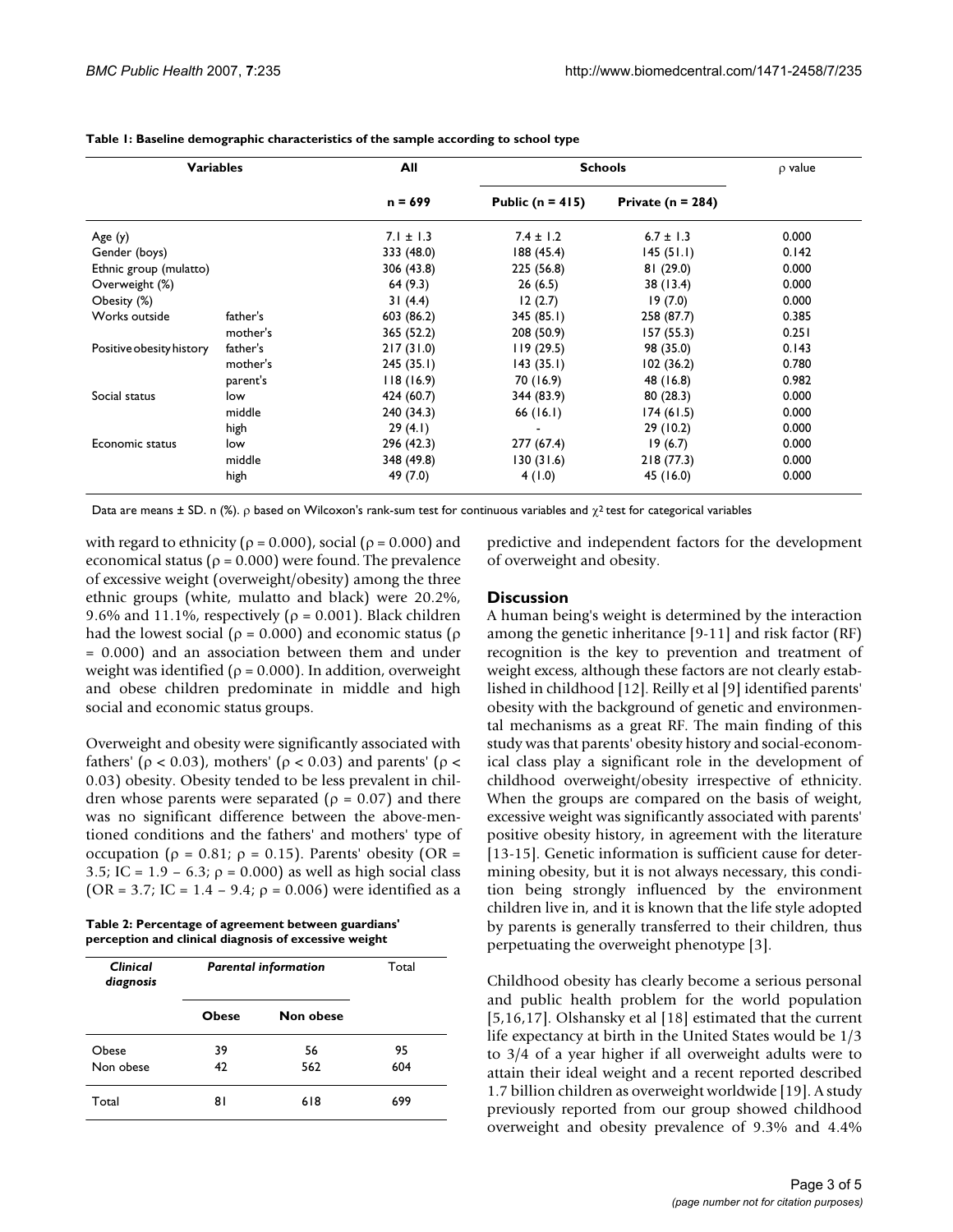|                         | Under weight $(n = 60)$ | Normal weight<br>$(n = 544)$ | Over weight<br>$(n = 64)$ | Obese $(n = 31)$ | $\rho$ value |
|-------------------------|-------------------------|------------------------------|---------------------------|------------------|--------------|
| <b>Ethnic group</b>     |                         |                              |                           |                  |              |
| white                   | 16(26.7)                | 178(32.7)                    | 36(56.3)                  | 13(41.9)         | 0.001        |
| mulatto                 | 29(48.3)                | 269(49.4)                    | 22(34.4)                  | 10(32.3)         | 0.019        |
| black                   | 15(25.0)                | 97 (17.8)                    | 6(9.4)                    | 8(25.8)          | 0.412        |
| <b>Works outside</b>    |                         |                              |                           |                  |              |
| Father's                | 44 (80.0)               | 448 (87.2)                   | 50 (79.4)                 | 24(80.0)         | 0.439        |
| Mother's                | 28 (46.7)               | 258 (48.0)                   | 27(42.2)                  | 15(48.4)         | 0.773        |
| <b>Positive obesity</b> |                         |                              |                           |                  |              |
| history                 |                         |                              |                           |                  |              |
| Fathers'                | 18(30.0)                | 153(28.8)                    | 32(51.6)                  | 14(45.2)         | 0.002        |
| Mothers'                | 18(30.0)                | 183 (34.2)                   | 28 (44.4)                 | 16(51.6)         | 0.011        |
| Parents'                | 9(15.0)                 | 77 (14.2)                    | 20(31.3)                  | 12(38.7)         | 0.000        |
| <b>Social class</b>     |                         |                              |                           |                  |              |
| low                     | 46 (76.7)               | 337 (62.5)                   | 28 (44.4)                 | 13(41.9)         | 0.000        |
| middle                  | 14(23.3)                | 182 (33.8)                   | 29 (46.0)                 | 15(48.4)         | 0.002        |
| high                    |                         | 20(3.7)                      | 6(9.5)                    | 3(9.7)           | 0.002        |
| <b>Economic class</b>   |                         |                              |                           |                  |              |
| low                     | 38 (63.3)               | 230(42.7)                    | 19(30.2)                  | 9(29.0)          | 0.000        |
| middle                  | 19(31.7)                | 276 (51.2)                   | 36(57.1)                  | 17(54.8)         | 0.017        |
| high                    | 3(5.0)                  | 33(6.1)                      | 8(12.7)                   | 5(16.1)          | 0.008        |

**Table 3: Baseline characteristic of the population stratified according to weight based on weight percentiles**

Data are means ± SD for continuous variables and n (%) for categorical. ρ # based on analysis of variance (ANOVA) for continuous variables and ρ for trend for categorical variables

respectively [20]. The prevalence of overweight was 15.2% in a group of Brazilian adolescents [21] and 10.2% at the age of 4 years [22].

Some reports described an inverse relationship between excessive weight and social class [23,24]. In developed countries, the decreasing rates of obesity in the high social class clearly show that the education level may slow down the rise of this condition. In another previous study from our group [5], there was a positive association between overweight and obesity and the presence of television, computer and games ( $\rho = 000.0$ ). Therefore, especially in developing countries with low-incomes, but with growing rates of food availability, focus on prevention is required through educational programs. In the present study, most of the families from obese children were unaware of this condition and thus had not yet realized the magnitude of the problem and its consequences.

A Brazilian study conducted in the southern region, much richer than northeastern Brazil, showed an increase in the rates of childhood obesity especially in the families with low and middle incomes [26] even though the education level was not analyzed. This pattern is closer to that seen in developed countries. The finding of 8.5% underweight in the present sample, confirmed the presence of a nutrition transition stage in Brazil [27] and this very complex relationship order for an intervention. The majority of parents worked outside home, but no significant association was observed between this variable and the greater prevalence of overweight and obesity.

With regard to parents' marital situation, this study found that children whose parents did not live together tended to have a lower prevalence of overweight/obesity, which could be explained because dietary disturbances caused by adverse psychological conditions do not necessarily imply excessive weight gain [28]. It is also known that when parents separate, there is frequently an important reduction in family income, resulting in decreased access to food.

The results of the present study showed that the family's habits and relations in the genesis of obesity should be appreciated; as they reinforce the importance of family structure and emphasize the parents' influence on children, not only from a genetic, but also from a behavioral point of view. Being alert to this new focus may modify the intervention strategy, and direct it not only toward the child, but allow it to include the whole family.

#### **Conclusion**

To sum up, the data of the present study confirm the multifactorial character of childhood overweight and obesity